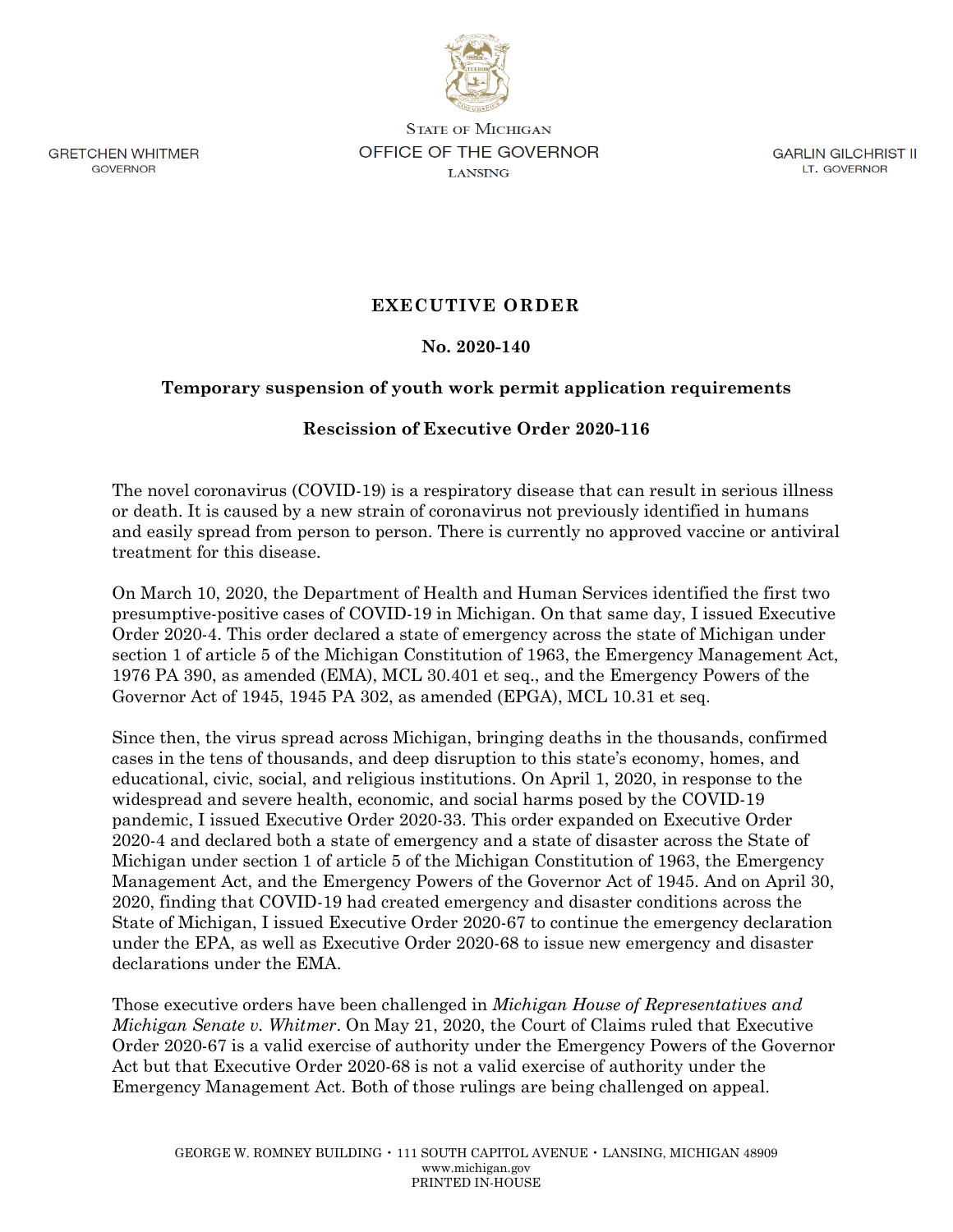On June 18, 2020, I issued Executive Order 2020-127, again finding that the COVID-19 pandemic constitutes a disaster and emergency throughout the State of Michigan. That order constituted a state of emergency declaration under the Emergency Powers of the Governor Act of 1945. And, to the extent the governor may declare a state of emergency and a state of disaster under the Emergency Management Act when emergency and disaster conditions exist yet the legislature had declined to grant an extension request, that order also constituted a state of emergency and state of disaster declaration under that act.

The Emergency Powers of the Governor Act provides a sufficient legal basis for issuing this executive order. In relevant part, it provides that, after declaring a state of emergency, "the governor may promulgate reasonable orders, rules, and regulations as he or she considers necessary to protect life and property or to bring the emergency situation within the affected area under control." MCL 10.31(1).

Nevertheless, subject to the ongoing litigation and the possibility that current rulings may be overturned or otherwise altered on appeal, I also invoke the Emergency Management Act as a basis for executive action to combat the spread of COVID-19 and mitigate the effects of this emergency on the people of Michigan, with the intent to preserve the rights and protections provided by the EMA. The EMA vests the governor with broad powers and duties to "cop[e] with dangers to this state or the people of this state presented by a disaster or emergency," which the governor may implement through "executive orders, proclamations, and directives having the force and effect of law." MCL 30.403(1)–(2). This executive order falls within the scope of those powers and duties, and to the extent the governor may declare a state of emergency and a state of disaster under the Emergency Management Act when emergency and disaster conditions exist yet the legislature has not granted an extension request, they too provide a sufficient legal basis for this order.

Every summer, many of our state's young residents seek employment in order to earn money, gain valuable work experience, and contribute to the state economy. Compliance with certain procedures related to obtaining work permits and supporting documentation from school personnel has become prohibitively difficult with school buildings being closed for instructional purposes. Young Michiganders constitute an important part of the summer workforce, especially because the COVID-19 pandemic requires that many workers stay home when experiencing symptoms or because they are part of a vulnerable population.

Certain aspects of the Youth Employment Standards Act, such as the requirement to use certain kinds of colored paper, require in-person interactions that could spread COVID-19. Executive Order 2020-79 temporarily suspended these requirements. Executive Order 2020-116 extended that relief, and this order extends it further, because it continues to be reasonable and necessary to mitigate the spread of COVID-19, protect public health, and provide protections to vulnerable Michiganders of all ages. With this order, Executive Order 2020-116 is rescinded.

Acting under the Michigan Constitution of 1963 and Michigan law, I order the following:

1. Strict compliance with section 5 of the Youth Employment Standards Act, 1978 PA 90, MCL 409.105, is temporarily suspended to the extent it requires an application of a work permit to be made in person. An issuing officer may accept and examine a